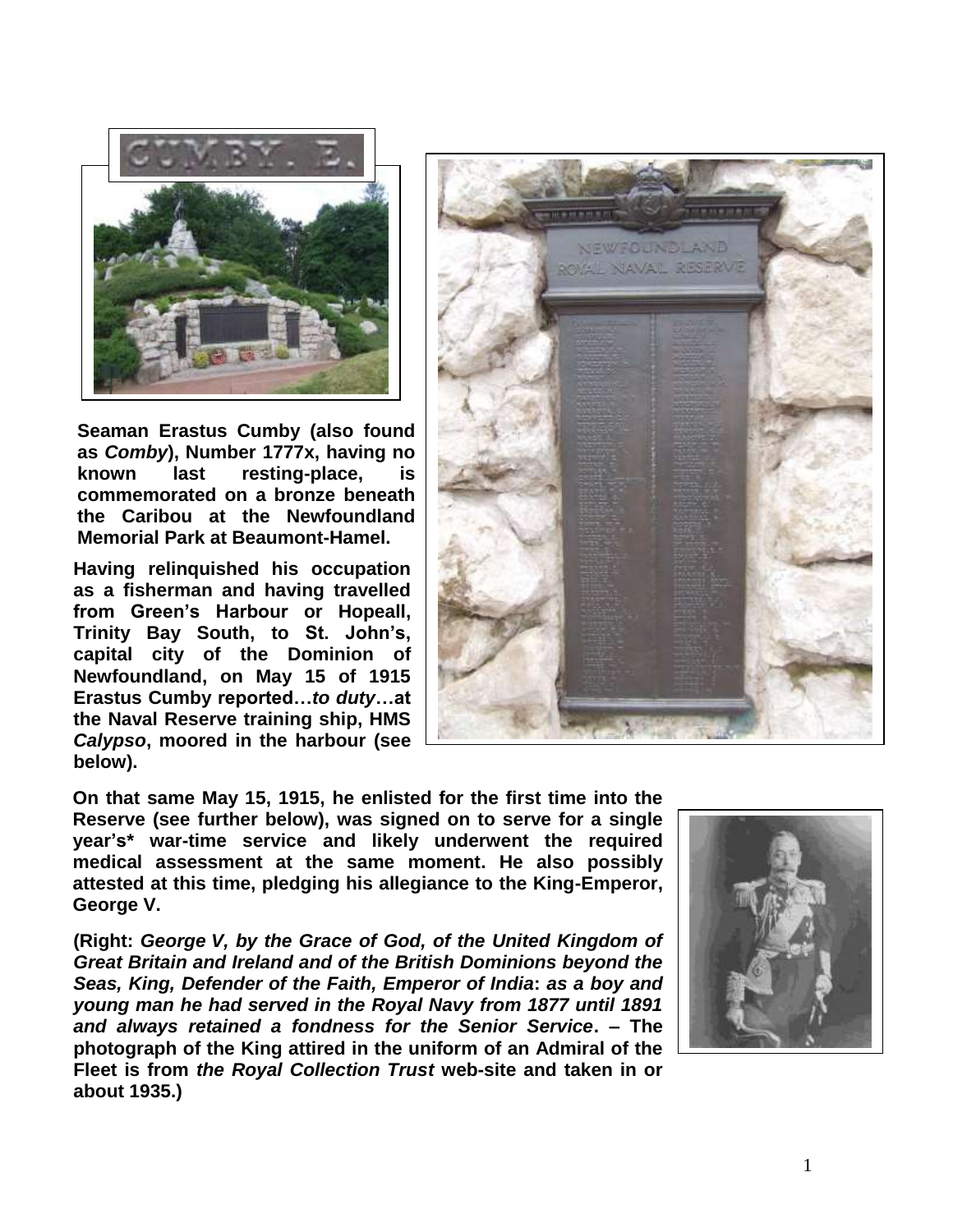**His brother Edward (see further below) and he enlisted on the same date.**

*\*At the outset of the War, perhaps because it was felt by the authorities that it would be a conflict of short duration, the recruits enlisted for only a single year. As the War progressed, however, this was obviously going to cause problems and the men were encouraged to re-enlist***.** *Later recruits – as of or about May of 1916 - signed on for the 'Duration' at the time of their original enlistment.*



**(Right above:** *The White Ensign has been flown by the Royal Navy in its present form since about the year 1800 although other naval ensigns had existed for at least two centuries. It consists of a red St. George's Cross – the national flag of England - on a white field with the Union Flag\* in the upper canton.*

*\*The Union Flag is commonly referred to as the 'Union Jack'; this is, in fact, a misnomer since a flag is referred to as a 'Jack' only when flown from the bow of a ship.* 

**Note:** *During the years preceding the Great War the only military force on the Island of Newfoundland – apart from a handful of ill-fated local attempts – was to be the Royal Naval Reserve (Newfoundland). Even so, it was to be some thirty years after the withdrawal of British troops from the Dominion in 1870 before the Reserve came into being in 1902.* 

*Just fewer than four-hundred men were sought to enroll as seamen – apparently automatically at the rank of Able Seaman - and to present themselves annually in St. John's for five years in order to train for a period of twenty-eight days per annum. Allowed to report at a time of their own choosing, it is perhaps not surprising that these volunteers – mostly fishermen – were to opt to train during the winter months when fishing work was minimal.*

*Expenses were apparently defrayed for the most part by the British (Imperial) Government and an attempt was made to ensure the number of recruits would be kept constantly at a maximum. This practice and policy was then to be continued up until the onset of hostilities some twelve years later.*

*Of course, the purpose of having a reserve force at any time is to provide a trained force ready at any time to serve at a time of need or crisis. Thus in August of 1914, upon the Declaration of War by the government in London, hundreds of those men of the Royal Naval Reserve (Newfoundland) were to make their way to St. John's, from there to take passage overseas to bolster the ranks of the Royal Navy.*

*An elderly vessel, HMS Calypso, having become surplus to the Admiralty's needs, had been provided to the Dominion of Newfoundland by the Royal Navy in 1902 for training purposes. After some debate it was eventually decided that she would be permanently moored in the harbour of the capital, her superstructure reduced, and a wooden shelter built on her upper deck to provide training facilities and living quarters for the prospective naval recruits.* 

**(continued)**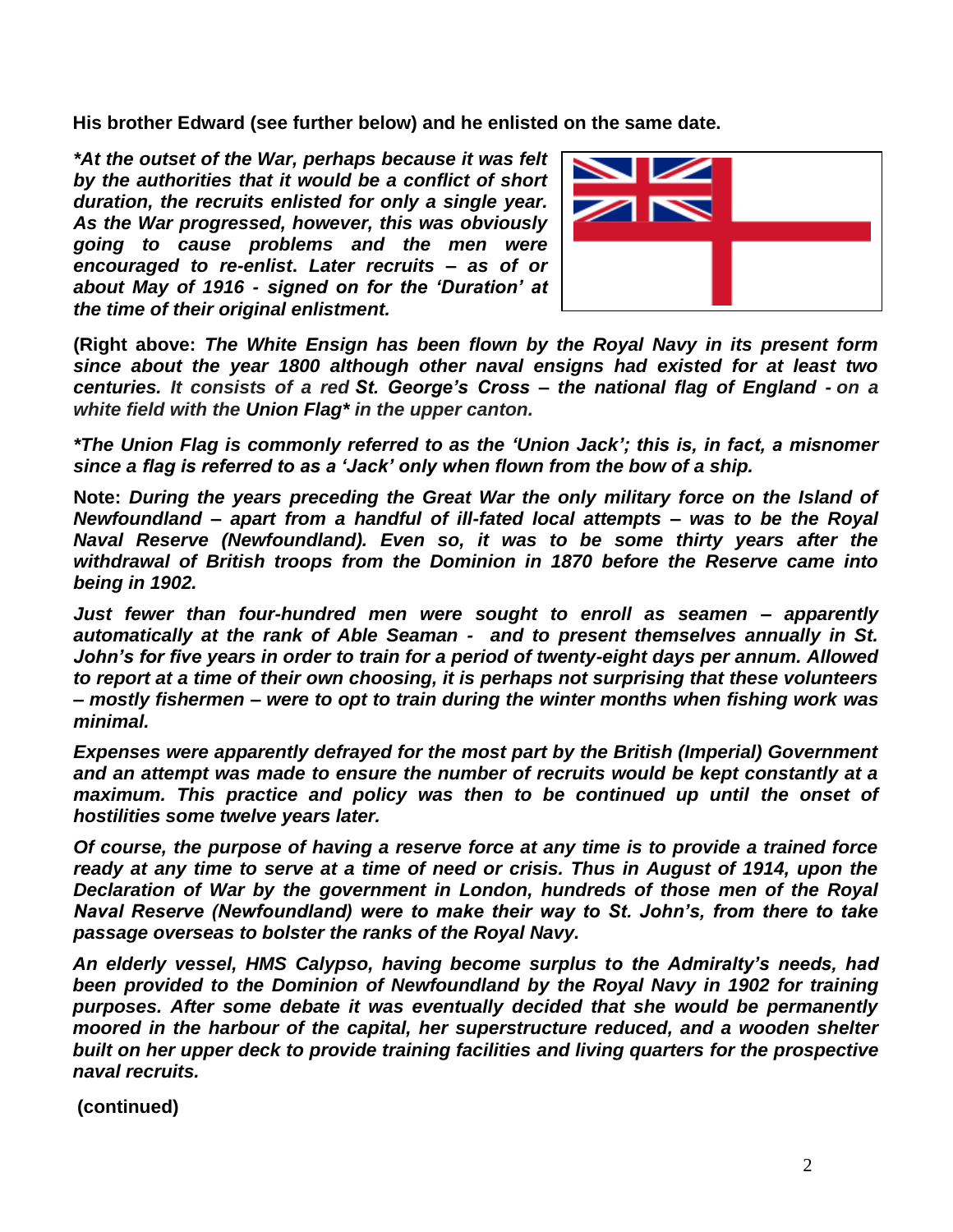**(Right:** *HMS 'Calypso' in full sail. She was to be re-named 'Briton' in 1916 when a new 'Calypso', a modern cruiser, was launched by the Royal Navy***. – The Royal Navy photograph dated 1898 is by courtesy of the** *Admiralty House Museum***)**

**Only two weeks\* after having been…***taken on strength***…at '***Calypso'***, his sparse Service Records suggest that it was on May 29, having by that time been promoted from the rank of**  *Seaman Recruit***, that the now-Seaman Cumby was on his way to the United Kingdom.**

*\*It appears that in many cases, even if the recruit in question had not already previously been with the Royal Naval Reserve, the required twenty-eight day training period, all or partially, was waived by 'Royal Proclamation'.*

**However, the Discharge Register of the Royal Naval Reserve (Newfoundland) records that Seaman Erastus Cumby was to board the armed merchant cruiser HMS** *Calgarian* **in St. John's Harbour as one of a draft of some eighty-five reservists, on the twentieth day of that June\* - it was the seventeenth - and in the company of the two-hundred fortytwo men and officers of 'F' Company of the Newfoundland above on their way to Scotland.** 



**(Right above:** *Naval reservists from Newfoundland, during the early days of the Great War, before their departure for the United Kingdom* **- from** *The War Illustrated***)**

**(Right:** *The photograph of Newfoundland military personnel in tenders on their way to board 'Calgarian' is from the Provincial Archives. 'Calgarian' was not a requisitioned troop transport but in September of 1914 had been taken over by the British government to serve as an armed merchantcruiser. She did, however, as on this occasion, at times carry troops and civilian passengers across the Atlantic. She was later torpedoed and sunk by U-19 off the north of Ireland on March 1, 1918***.)**

**\****Apparently the ship took nineteen days to make what was usually the journey of about a week. Not only was 'Calgarian' escorting four submarines, but she sailed by way of the Portuguese Azores and then Gibraltar – some of the Newfoundlanders apparently even having the time to cross the straits to spend a few hours in North Africa. She reached Liverpool on July 9 (See immediately below.)***.**



**(continued)**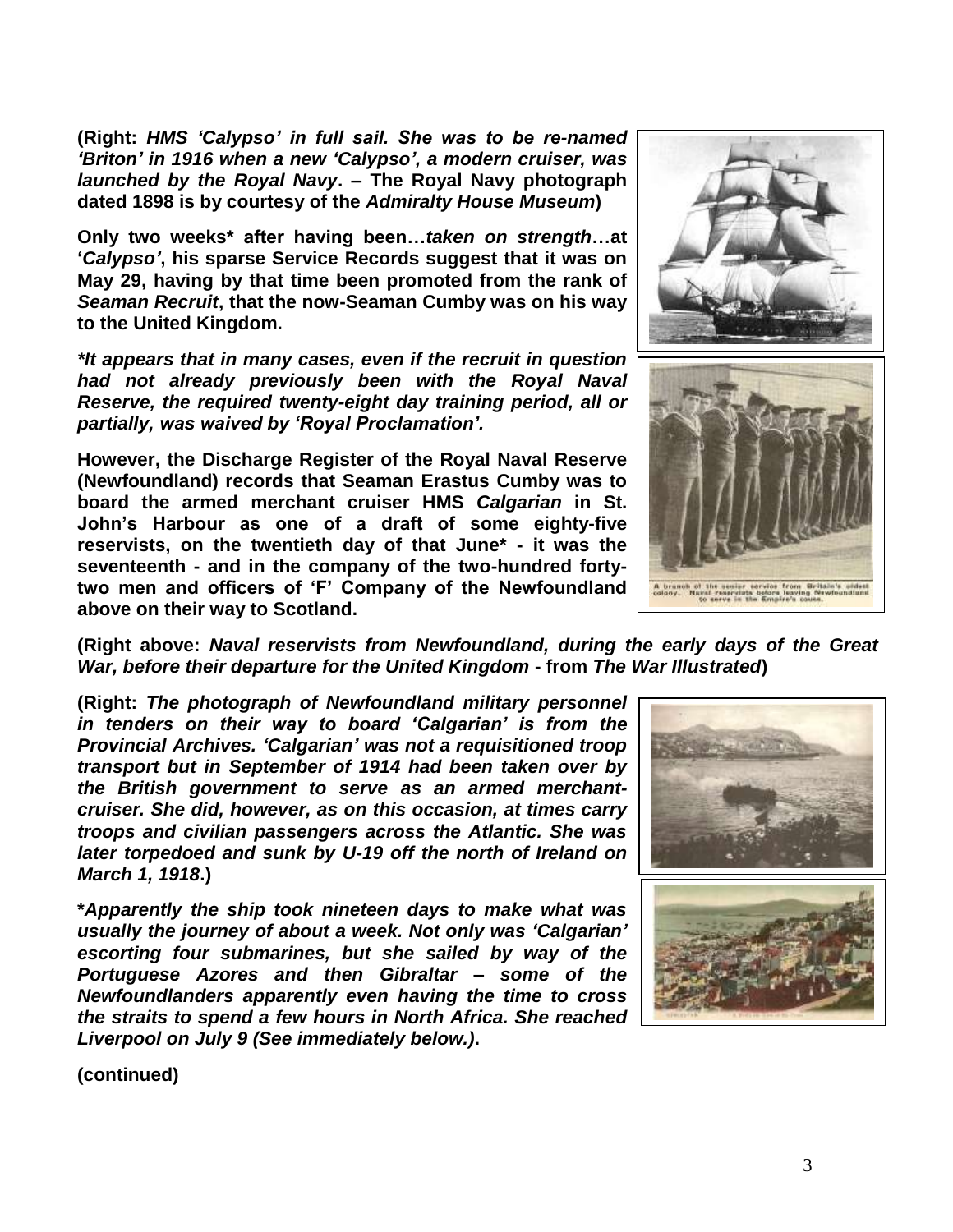**(Right above:** *The British Crown Colony of Gibraltar in pre-Great War days: The Spanish mainland is in the background beyond the harbour and Royal Navy dockyard***. – from a vintage postcard)**

**There follows here the account of HMS** *Calgarian* **and her trans-Atlantic crossing of June 20 to July 9, 1915…**

*The armed merchant cruiser HMS 'Calgarian' arrived in St. John's Harbour from Halifax at about six o'clock in the morning of June 17, anchored and almost immediately began coaling. Her log suggests that she had sailed alone rather than in the company of the submarines (see below) since at times 'Calgarian' had been doing sixteen knots and the submarines' top speed was only thirteen.*



**(Right above:** *The photograph of the SS 'Calgarian' is from the naval-history.net web-site***.)**

*At about five-fifteen of that same evening of June 17 the personnel of 'F' Company of the Newfoundland Regiment came on board as well as eighty-seven naval reservists and a single petty officer.*

*June 18 was to be spent transferring stores to HMS 'Calgarian' and completing the coaling of the ship. On this day is first mentioned the SS 'Glenalmond', a smaller cargo ship which was to accompany 'Calgarian' across the Atlantic to Gibraltar, the vessel from which some of the above-mentioned stores were to be drawn, and on which a small detachment of eight naval reservists and some few more senior ranks were to travel.* 

*Also noted for the first time in the log of that June 18 was one – the vessel H2 - of the apparently four submarines – 'H1', 'H2', 'H3' and 'H4' - which were to be escorted across the ocean. They had presumably already made the journey from Montreal where they had been built to St. John's where they had been awaiting 'Calgarian'. Where exactly the SS 'Glenalmond' fits into the picture is not clear unless she was the submarines' depot ship or acting as an ocean-going tug.*

*Calgarian sailed out of St. John's Harbour at ten minutes past ten on the morning of June 20, 1915, at a speed of ten – then lowered to eight – knots. This had surely been to allow the submarines, otherwise un-mentioned, to keep pace with the larger vessel.*

*Proceeding at a reduced rate of speed, often about eight and a half knots, it was not until the afternoon of June 26 that the small convoy of HMS 'Calgarian', SS 'Glenalmond' and the four small submarines reached Flores Island in the Potuguese Azores. During those days 'Calgarian' had been towing Submarine 'H3', at times its crew being required to repair a broken towline.*

*The remainder of the afternoon and early evening was spent anchored off Flores Island with the submarines in turn drawing alongside to take on fuel (diesel oil) and supplies. It was a task soon accomplished and – after 'H3's towing-line had once more been repaired – the ships were on their way again at a speed of nine knots just after ten o'clock on that same evening of June 26.*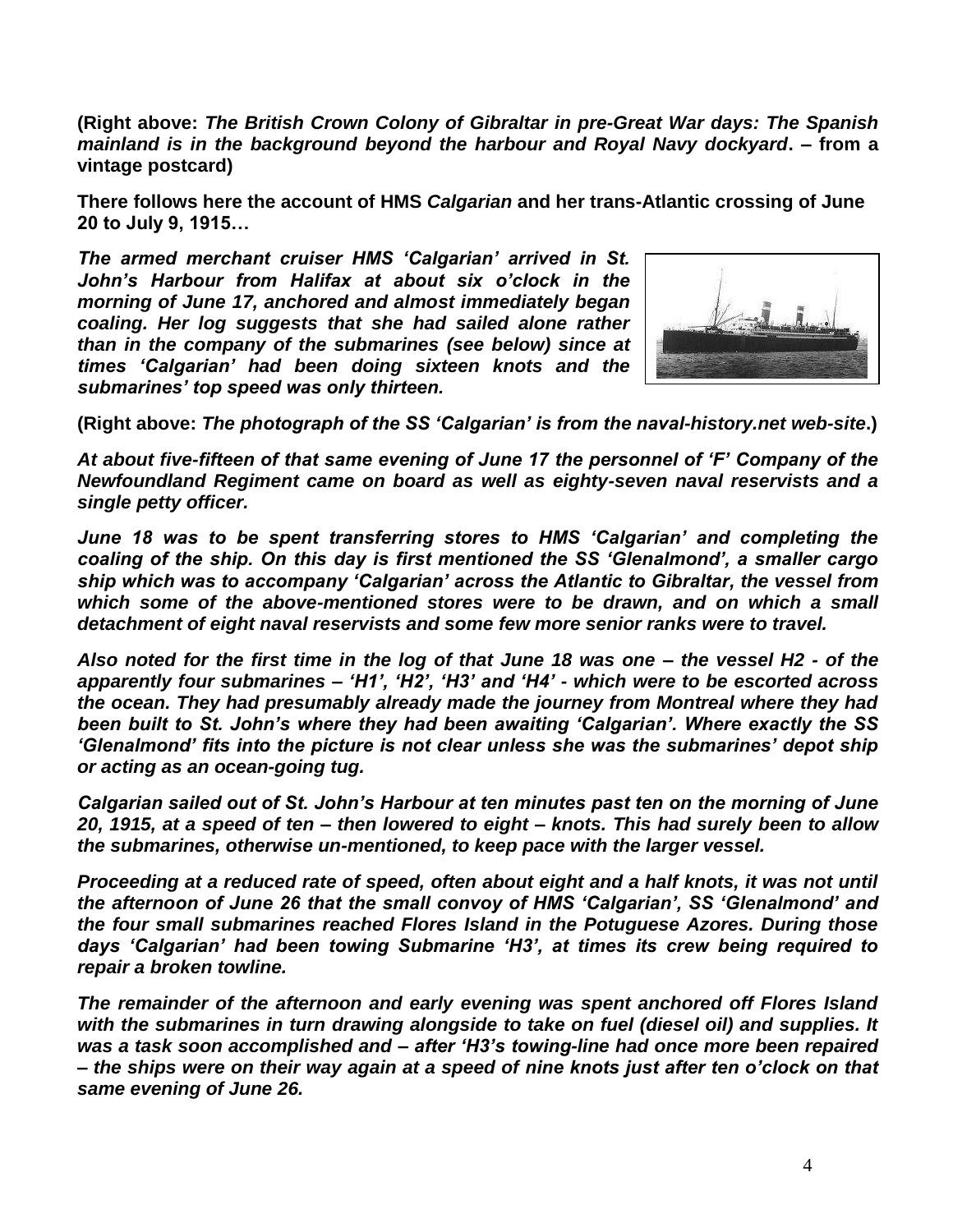*(Right below: Delgado Point on Flores Island, close to where the convoy anchored, and then past which it sailed on June 26, 1915 – photograph the cruisemapper.com)* 

*It was not to be until the late morning of July 3 that they arrived at the British possession of Gibraltar situated at the narrow entrance to the Mediterranean Sea. This was to be where HMS 'Calgarian' would part ways with 'Glenalmond' – her eight naval reservists and five higher ranks to transfer immediately to 'Calgarian'\*.*



*\*The four submarines were now to enter the Mediterranean Sea and proceed to the island of Malta from where they were to operate for the remainder of the Great War – except for H3 which would strike a mine a year later, on July 15, 1916, and be lost with all on board.* 



*(Right: The photograph of 'H4' in Brindisi Harbour in August of 1916 is from Wikipedia.)*

*Two days only were spent in Gibraltar although a number of those on board were able to leave the ship for 'liberty' on July 4. On July 5, having taken on board coal, supplies and a number of German prisoners-of-war, the ship sailed at eight o'clock in the evening and for the first time in some two weeks was able to proceed at a speed greater than ten knots. She was now en route to Liverpool.*

*There she arrived without incident of July 9 and at ten minutes past eight of the following morning, HMS 'Calgarian's' record-keeper documented… "Clypso" (sic) Boys left ship.*

*(The above has been adapted from the log-book of the armed merchant cruiser HMS 'Calgarian' for the period of June 13, 1915, to July 9, 1915.)*

**On July 10 of that 1916,** *Calgarian* **having docked in Liverpool, the Naval Reserve personnel would thereupon have been either posted directly to a ship or ordered to undergo further training – or to simply await a posting to one of His Majesty's ships - at one of various Royal Navy establishments – these for the most part operating around the coast of England.** 

**In the case of Seaman Cumby, not having immediately been attached to a vessel,** *Victory I* **(see below) was the establishment to which he was directed and where he was to remain until January 18 of the New Year, 1916 – although exactly what his occupations, apart from waiting, were to be during this period of wearing a cap-band emblazoned** *HMS Victory* **is not clear.**

*HMS 'Victory', like most of the so-called stone-frigates (naval establishments on shore), was three entities: it was a training establishment originally, and also a holding-barracks for seamen not only in training but awaiting a posting to one of His Majesty's ships, its facilities initially set in the naval city and port of Portsmouth\*; thirdly, it was also the ship*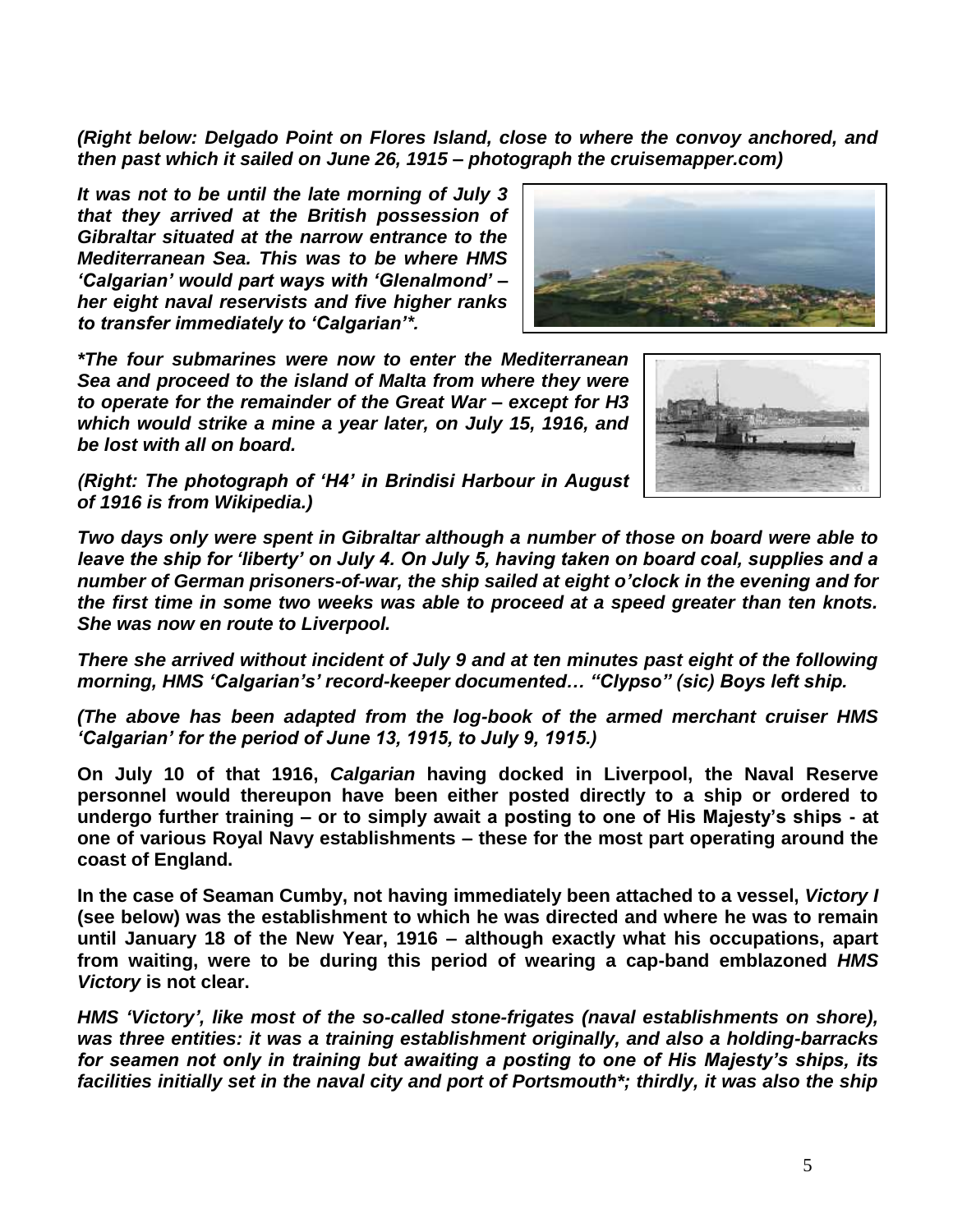*to which the majority of the land-based personnel would have been, at least officially and bureaucratically – if not physically - attached\*\*.* 

*At Portsmouth this vessel was HMS 'Victory', the warship from which Admiral Nelson had directed the Battle of Trafalgar – although her illustrious history is not limited to that one single incident.*

*\*The large influx of personnel due to the War necessitated further Divisions and functions being transferred to other areas of the United Kingdom.*

**(Right:** *HMS 'Victory' in dry dock in the southern English port-city of Portsmouth where she has been for a century – photograph from Wikipedia***)**



*\*\*Naval discipline differed in some ways from civil and even Army law, and those in naval uniform, even though based on land and perhaps never to go to sea, had to be on the books of a real ship for that discipline to be applied. Thus a normally small, obsolescent and obscure vessel – 'Victory' was the exception - was used for this purely bureaucratic purpose.*

**On the morrow of the above-mentioned January 18, 1916, Seaman Cumby was officially transferred to HMS** *Moldavia***, an armed merchant cruiser where he was now to serve for some eleven months.**

**HMS** *Moldavia* **was to be attached to the 10th Cruiser Squadron, also known as the**  *Northern Patrol***, a force originally having comprised out-of-date warships which, by that January of 1915, had been replaced by requisitioned ocean-going passenger–liners fitted with guns, some as elderly as a number of the venerable ships on which they were mounted.**

**The ships of the 10th Cruiser Squadron were not spoiling for a fight. Their job was to form a part of the naval blockade designed to prevent ships carrying goods to Germany from reaching their destination; to accomplish this these vessels had to patrol the area of stormy waters encompassed by Ireland, northern Scotland and Iceland, a thankless job at the best of times: during the tempestuous winter months, even worse.**

**(Right:** *The image of 'Moldavia' is from the navalhistory.net web-site. Of just less that tenthousand tons and built in 1903 she was to be bought by the Admiralty in 1915 for war-time service. Converted and armed with eight six-inch naval guns and two smaller six-pounder antiaircraft weapons, she was put into service on November 27, 1915\*, for patrol work and, later, for convoy protection. She was torpedoed and sunk by U-boat 57 off the south coast of England on May 23 of 1918***.)**

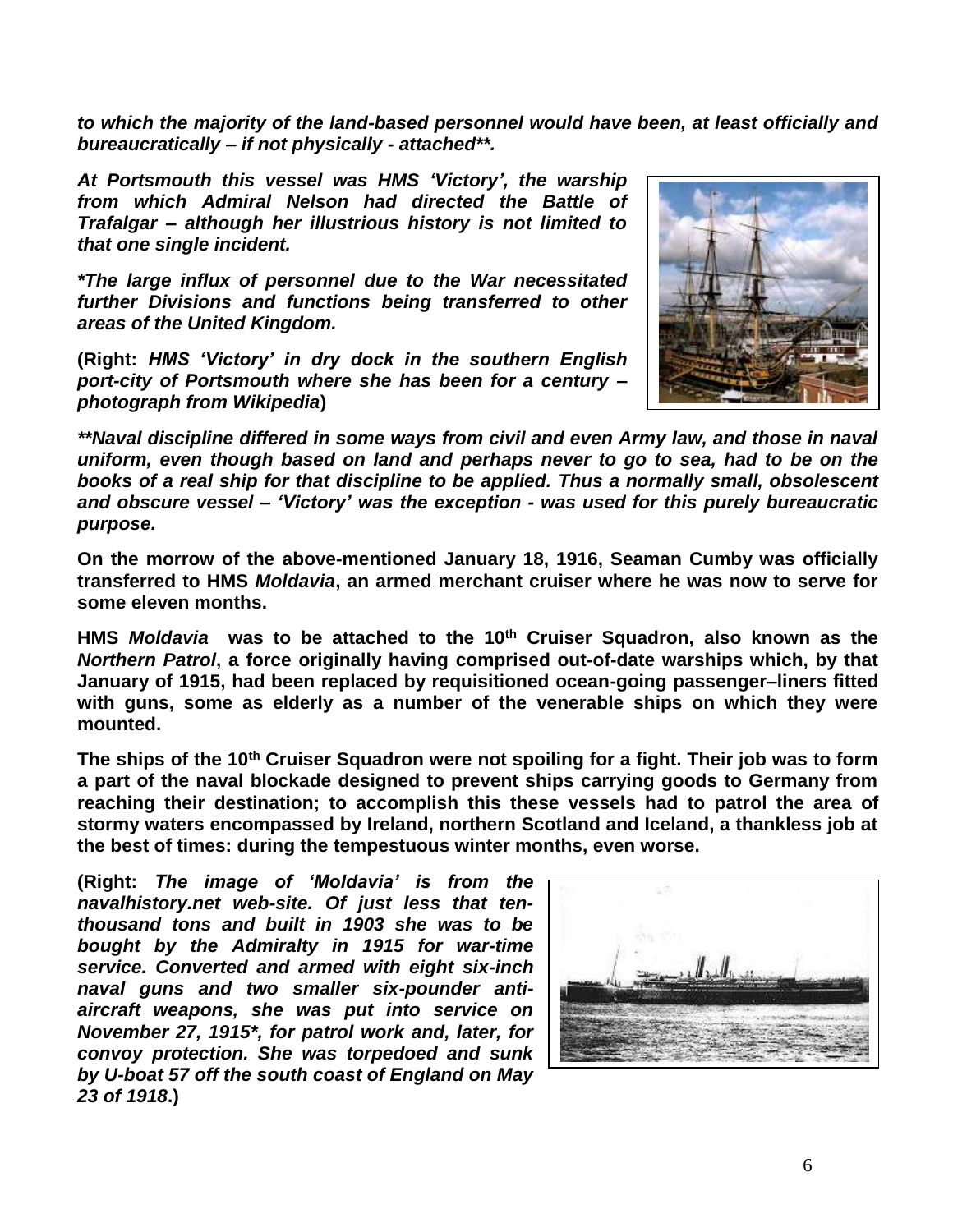*\*Although her log book does not record her as having been commissioned until February 1 of 1916, at a time when Seaman Cumby had already been nominally attached to her and was possibly already on board (but also see below).*

**(Right:** *A six-inch gun such as those mounted on 'Bayano', although this one has been fitted for coastal defence* **– photograph from 2010(?) and taken at the** *Royal Artillery Museum* **at Woolwich)**



*Moldavia***'s log-book comes into being on that February 1 at a time when the ship was in the Port of London completing her re-fitting work. On February 5 she began to move downstream towards the open sea, pausing twice on the way for three days before undergoing gun trials off Sheerness. Having then sailed through the Dover Straits she continued around the southern coast of England as far as the port-city of Portsmouth where she was to remain for a week – was it at** *this* **time that Seaman Cumby joined the vessel's complement?** 

**The very short passage to Southampton took place on February where even more time – seventeen days - were to be spent, almost all in dry-dock re-fitting and installing wireless equipment.**

**On March Seaman Cumby and** *Moldavia* **were on their way to their first patrol and were to sail around the remainder of England's south coast and the west coast of Ireland to arrive in position. En route, however, any shipping encountered was inspected as a matter of course.**

**Having reached its patrol position, HMS** *Moldavia* **was to stay at work until April 25 when she sailed into the Scottish port of Glasgow, there to re-supply and re-arm for the next patrol. In the meantime Seaman Cumby had seen land on only two occasions: from March 22 to 25 the ship had put into the** *Olna Firth* **in the Shetland Islands and from April 6 until April 8 when she had stopped at** *Busta Voe***, also in the Shetlands.**

**Both halts had been to take on coal. During the period of the** *Great War***, the majority of ships, including those of the Royal Navy, still were using coal even though oil was being introduced. Since leaving London at the end of the first week in March and up until the first coaling stop at** *Onla Firth***, HMS** *Moldavia* **had sailed 3,687 miles (almost six-thousand kilometres) and burned 1,329 tons of coal.**

**During the entire patrol of seven weeks duration she had encountered twenty-one ships of the Royal Navy, some fifteen ships flying the British flag and twenty-two foreign vessels some of which had been boarded – the ships of the Northern Patrol usually carrying a contingent of Royal Marines for this purpose.** 

**The seas encompassed by Ireland, northern Scotland and Iceland were a busy place there had also even been a number of icebergs reported.**

**Four more such routine patrols, each of some seven weeks duration, followed during the remainder of the year of 1916 before HMS** *Moldavia* **sailed up the River Clyde to Glasgow**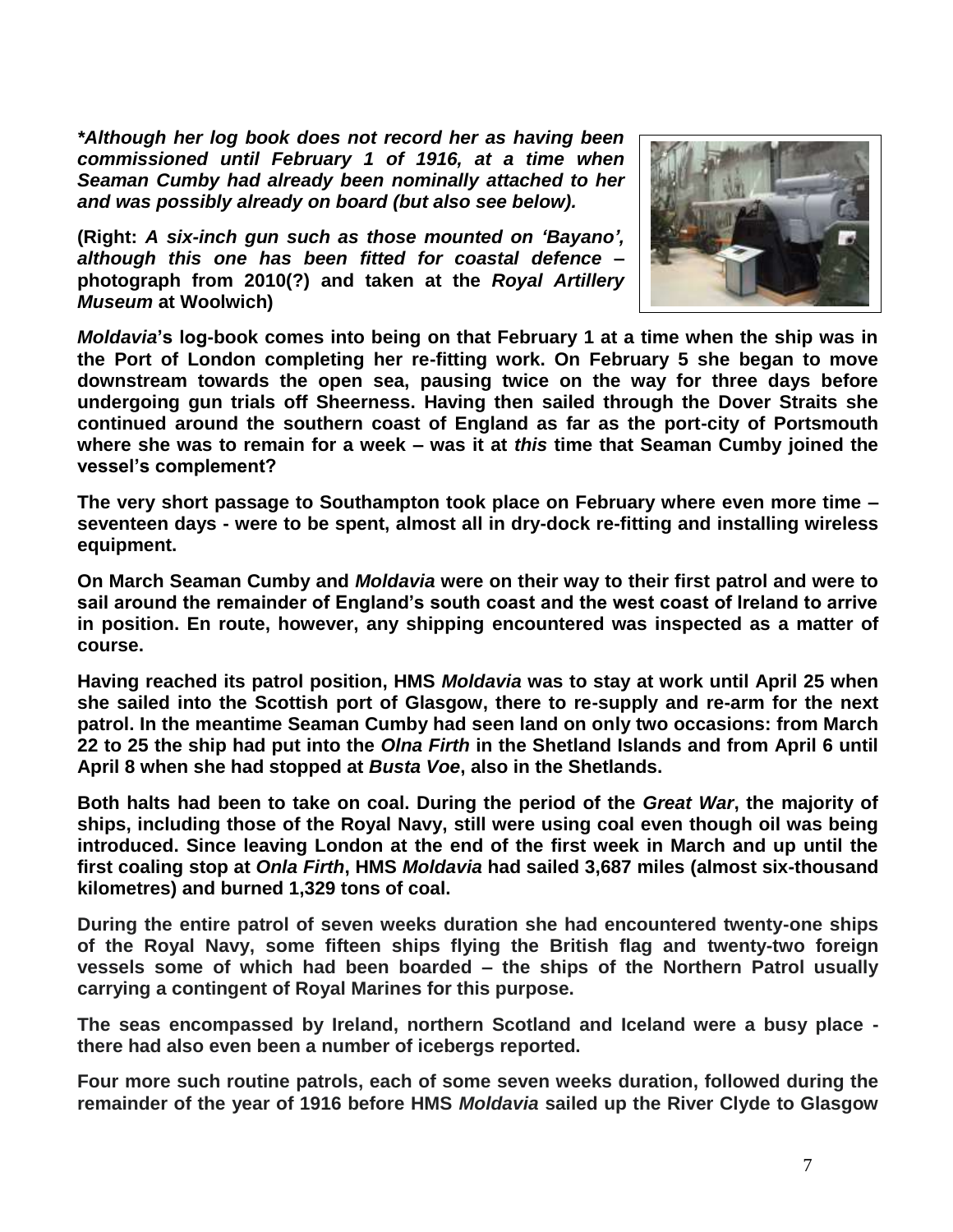**on December 20 of that year and Seaman Cumby disembarked and was officially discharged from her crew on December 23.** 

**He was then…taken on strength…at HMS** *Pembroke***, the Royal Navy shore-based establishment at Chatham in the English county of Kent. This may, of course have only been on paper and he may well have served elsewhere on the days that were to follow. But it was during this time that he, and a number of other Newfoundland reservists, being considered worthy of a month's furlough at home, were informed of their upcoming passage towards Newfoundland.**



**The journey was to be made on board another armed merchant cruiser: HMS** *Laurentic***.**

**(Right above:** *Some of the impressive buildings of the large Royal Navy complex which was a part of the HMS 'Pembroke' naval establishment at Chatham for just over one hundred years. Today it has been transformed into a university campus***. – photograph from 2010)**

**The ship was to sail from Birkenhead, a port adjacent to Liverpool, on that January 23 with a reported fourhundred seventy-five\* persons on board as well as some forty tons of gold with which to buy munitions in North America.**

**(Right:** *The photograph of 'Laurentic', likely seen here in peace-time as no guns are visible on her decks, is from the Naval-History.net web-site***)**

*\*While it is recorded that 'Laurentic' was carrying no passengers or troops, it should be remembered that some of those on board were returning home for leave or for repatriation.*

**While passing by the north-west coast of Ireland on the morning of January 25, the ship unexpectedly put into the small town of Buncrana in Lough (pronounced as in** *Loch Ness***) Swilly to put ashore several sick crew-members. At five o'clock on that same afternoon**  *Laurentic* **was under way again.**

**She then passed through the protective boom at the entrance to Lough Swilly and gathered speed – it was apparently for her speed that she had been chosen to carry the gold as she could out-run most ships and any U-boat. She was barely three kilometres from the coast when she struck two German mines in quick succession and rapidly began to sink; nor after the second explosion was there any power and thus no distress signal could be sent.**

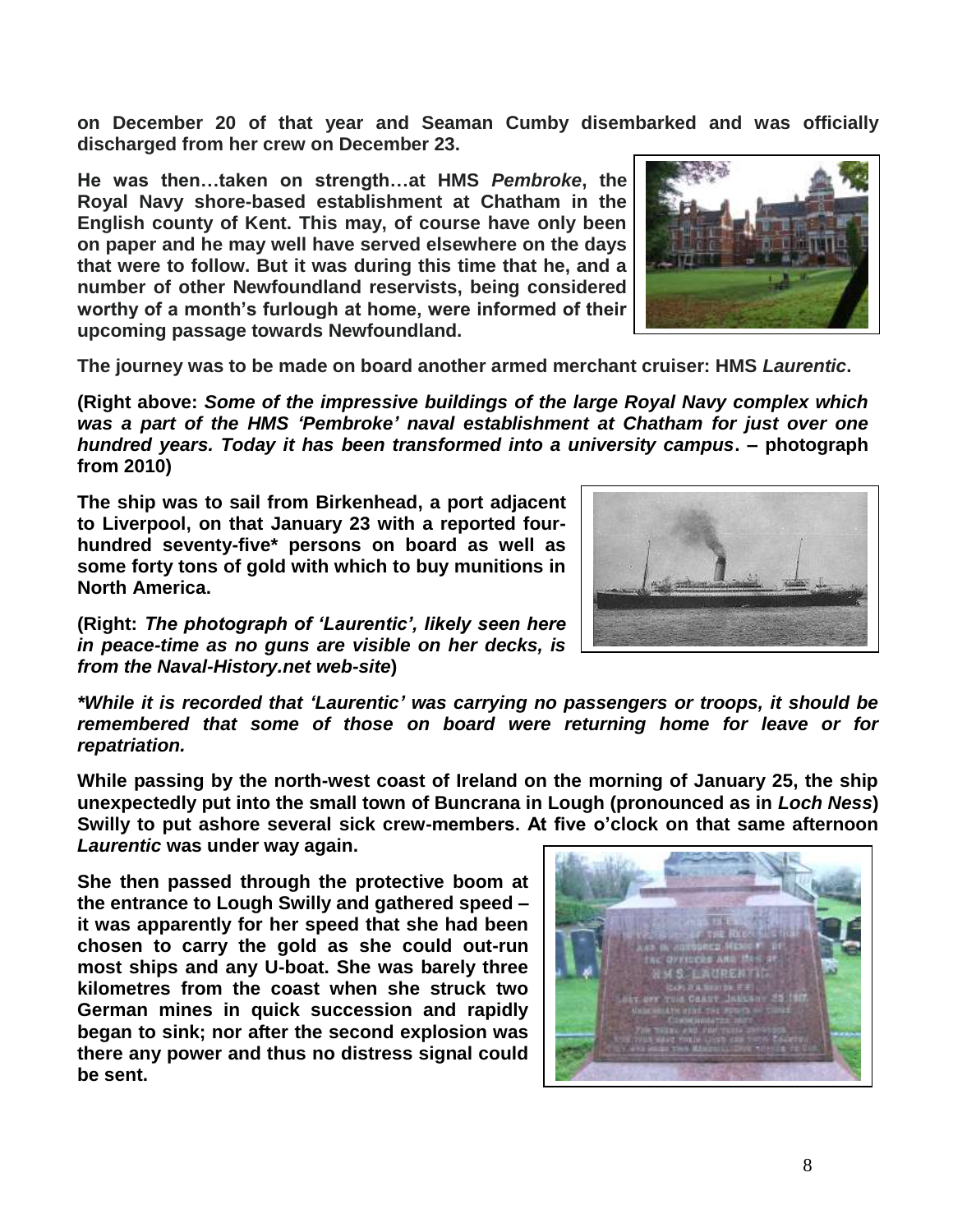**There was little time to lower the life-boats although apparently all on board** *Laurentic***, apart from perhaps some engine-room personnel who were already dead, were able to board them. It was to do them little good.**

**A snow-storm was blowing and most of the men were not clothed to resist it. Any help had to travel the length of the Lough and then through open seas to reach them. Apparently the nearest land could only be reached in the teeth of the gale that was blowing, a wind reckoned to be at minus twelve degrees, and the boats were filling with water.** 

**And those that eventually managed to land found themselves isolated on the rocky, barren, un-inhabited coast of Donegal.** 

**(Preceding page and right:** *The Memorial to those who perished on that January 25 of 1916 during the sinking of HMS 'Laurentic'; and the churchyard of St. Mura of the Church of Ireland at Upper Fahan, Ireland, wherein stands the aforesaid Memorial and where many of the dead lie to this day* **– photographs from 2011)** 

**Little wonder, perhaps, that of the four-hundred seventy-five on board** *Laurentic***, three-hundred fifty-four were to die.**

**(Right:** *A Memorial Scroll, a copy of which was distributed to the families of those who had sacrificed their life while serving in the Newfoundland Royal Naval Reserve***)**

**The son of George Cumby (found also as** *Comby* **and** *Combey***, fisherman, deceased on January 31 of 1907) and of Hannah (also found as** *Anna***) Cumby (née** *Penny***\*, deceased of liver disease on January 16, 1895) of Green's Harbour before Hopeall, Trinity Bay, Newfoundland, he was also brother to Arthur, Bridget, Willis, Lemuel, Edward\*\*, Joseph, William-John and Leonard\*\*\* – this last named as his next-of-kin.**

*\*The couple had been married in the Parish of Harbour Grace on December 9 of 1879.*

*NOTE: Erastus may well have been the 'Orestes' Cumby, recorded in Methodist Parish Records for Green's Harbour as born on August 1, 1891 (but also see immediately below).*

**Seaman Erastus Cumby was recorded as having died in the…***sinking of HMS Laurentic***…on January 25 of 1917 at the age of twenty-four years: date of birth in Green's Harbour, Newfoundland, August 2, 1893 (this date from only his enlistment papers).**

**(continued)**



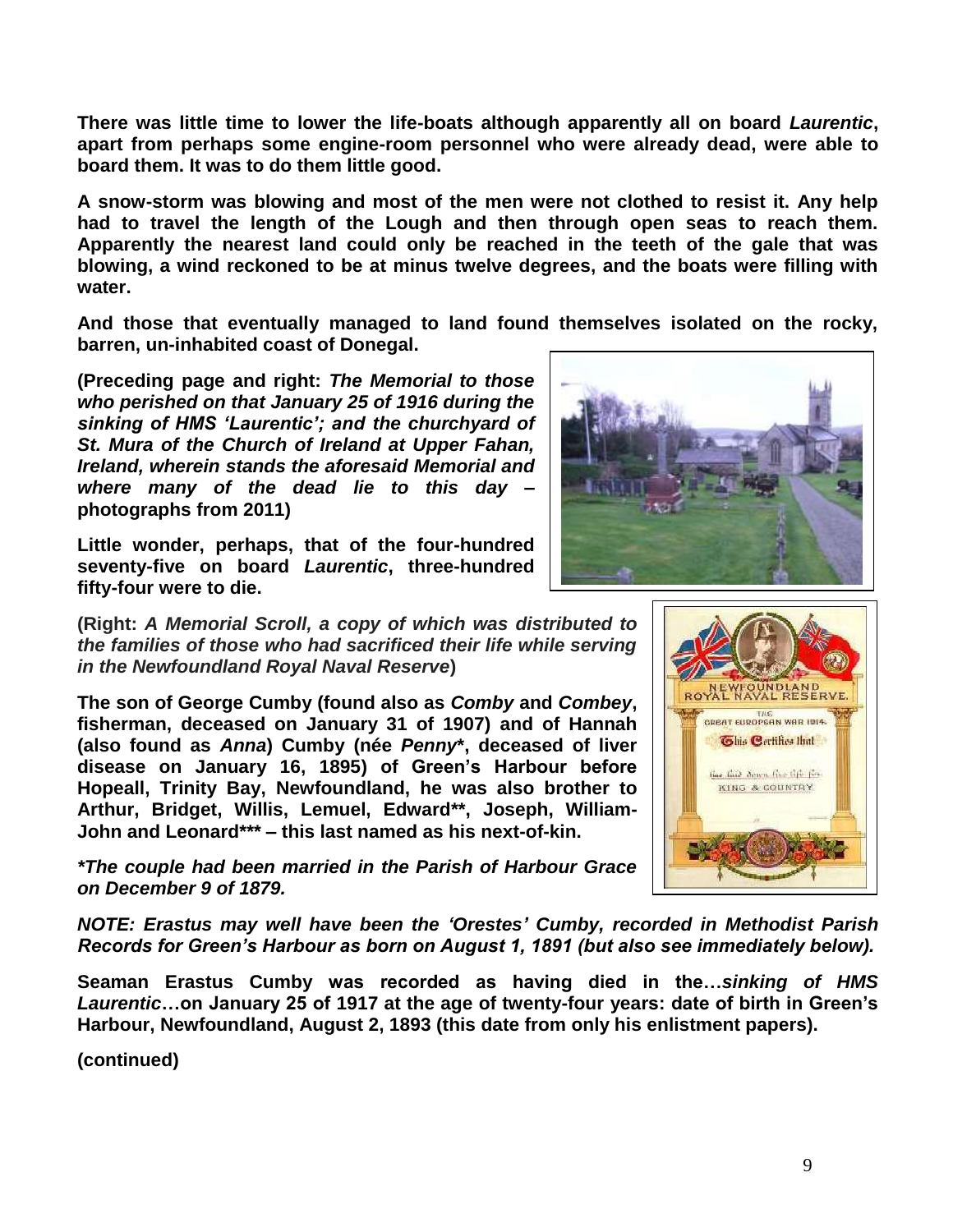*Seaman Cumby served only in the Royal Navy and was not in the service of Canada as is cited in some sources, notably the Commonwealth War Graves Commission.*

**Seaman Erastus Cumby was entitled to the British War Medal (left) and to the Victory Medal (Inter-Allied War Medal).**



*\*\*Edward Cumby enlisted in the Royal Naval Reserve (Newfoundland) on the same May 5 of 1915 as did his brother Erastus, and sailed for overseas service with him from Newfoundland on board the armed merchant cruiser HMS 'Calgarian' on June 20 of the same year.*

*Once in the United Kingdom the two brothers reported to HMS 'Victory', a shore-based naval establishment in the port-city of Portsmouth. There their ways were to part: Erastus eventually to serve on another armed merchant cruiser, HMS 'Moldavia' – to be seen above.*

*On July 18 of 1915 Seaman Edward Cumby was transferred to HMS 'Excellent', the Royal Navy Gunnery School, from there to be further posted five weeks less a day later to serve on HMS 'Cormorant', apparently to remain there for over eighteen months.*

*There were two hired fishing vessels named 'Cormorant' but they were also numbered: 'Cormorant III' and 'Cormorant IV', the enumeration made to avoid any problems of identification. This leaves the un-numbered 'Cormorant', the harbour service and base ship stationed at the mouth of the Mediterranean Sea at Gibraltar.*



*(Right above: The image of HMS 'Cormorant' is from Wikipedia. She was one of five such vessels built for the Royal Navy and commissioned in and about 1878 for use in the surveillance of Britain's numerous trade routes. Stationed as far afield as Australia, the Pacific and Canada's west coast, in 1889 she was ordered to Gibraltar, there to play several roles for some sixty years, until 1949 when she was ultimately scrapped.)*

*There appears to be no record of Seaman Edward Cumby's duties on 'Cormorant' at Gibraltar and on March 2 of 1917 he was back on the nominal roll at HMS 'Victory I', the Division of HMS 'Victory' which trained seamen and held them until such time as they were to be posted to one of His Majesty's ships.*

*He was to remain attached to 'Victory I' for three months and five days before being dispatched to 'Pembroke I' – another shore-based establishment and another holdingbarracks for seamen. On this occasion he was to be held there for a month until July 9.*